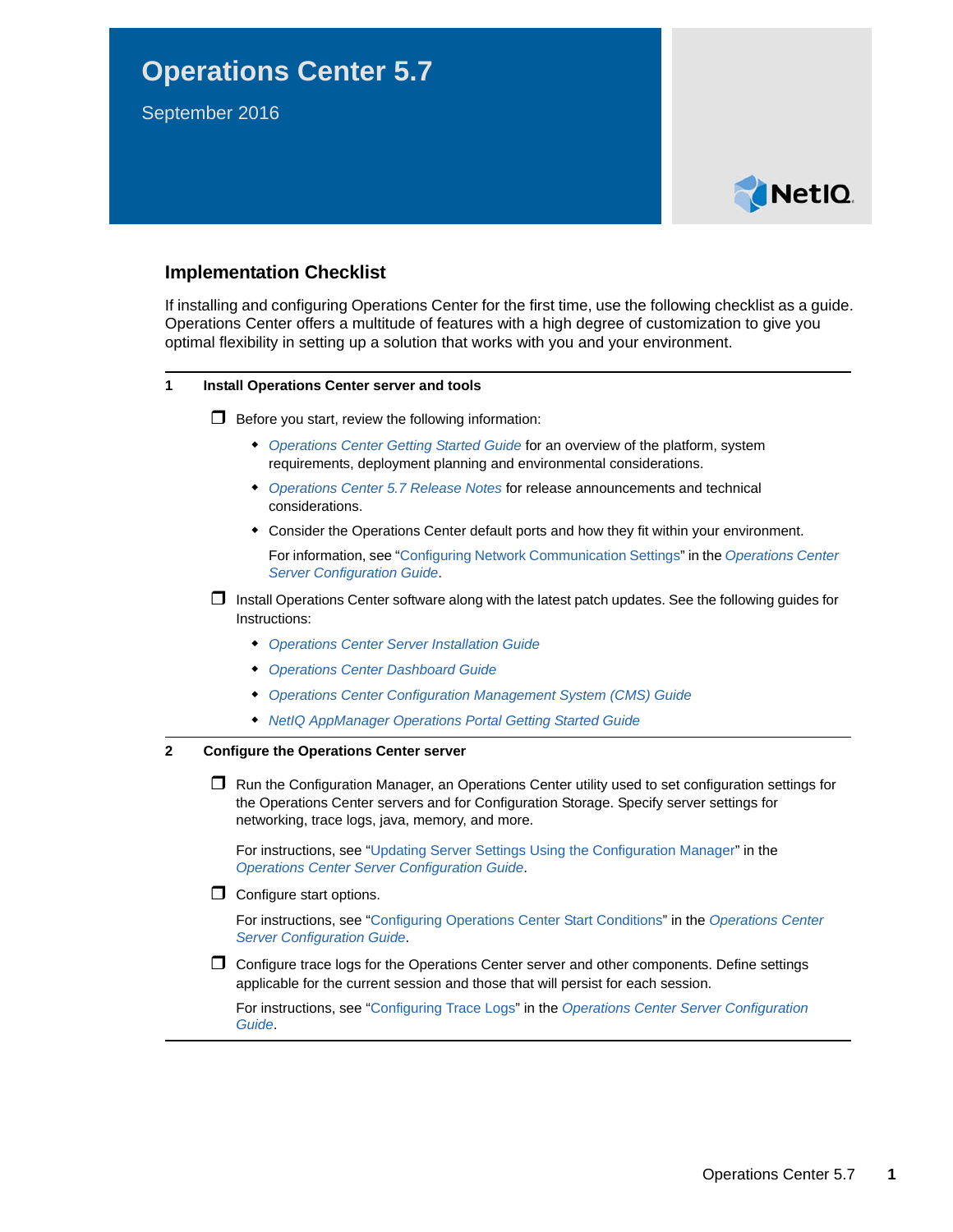$\Box$  The Java Virtual Machine is configured with parameters for memory allocation and installs with these default values. Before adjusting the memory, it is important to understand how memory is allocated.

For information, see ["Configuring Java and Memory](https://www.netiq.com/documentation/operations-center/pdfdoc/server_configuration/server_configuration.pdf#bl24sl0)" in the *[Operations Center Server](https://www.netiq.com/documentation/operations-center/pdfdoc/server_configuration/server_configuration.pdf#bookinfo)  Configuration Guide*.

 $\Box$  Setup and configure databases:

For information, see ["Configuring and Administering the Database](https://www.netiq.com/documentation/operations-center/pdfdoc/server_configuration/server_configuration.pdf#db)" in the *[Operations Center](https://www.netiq.com/documentation/operations-center/pdfdoc/server_configuration/server_configuration.pdf#bookinfo)  Server Configuration Guide*.

#### **3 Create adapters to integrate with third-party applications, management systems, discovery tools and trouble ticket systems**

- For supported third-party integrations, see *[Supported Versions and Hardware Requirements](https://www.netiq.com/documentation/operations-center/pdfdoc/getting_started/getting_started.pdf#blj7kl7)* in the *[Operations Center Getting Started Guide](https://www.netiq.com/documentation/operations-center/pdfdoc/getting_started/getting_started.pdf#bookinfo)*.
- For instructions, see *[Operations Center Adapter and Integration Guide](https://www.netiq.com/documentation/operations-center/pdfdoc/adapter_integration/adapter_integration.pdf#bookinfo)*.
- **4 Create custom integrations when an adapter integration is not available or does not meet your specific needs**
	- $\Box$  Leverage business metrics from your databases. Define, configure and deploy adapters that extract data from specified sources and display it in Operations Center.

For instructions, see the *Operations Center Data Integrator Guide*.

 $\Box$  Generate alarms and events from log files, ASCII streams, and SOAP. Process this raw data using predefined rule sets to create standard alarm messages that provide the status of network components, messages that create or delete elements, or messages that initiate certain actions.

For instructions, see *[Operations Center Event Manager Guide](https://www.netiq.com/documentation/operations-center/pdfdoc/event_manager/event_manager.pdf#bookinfo)*.

 $\Box$  Monitor Web site and application availability in real time from the user perspective, so you can identify and resolve potential infrastructure issues before customers experience problems.

For instructions, see *[Operations Center Experience Manager Guide](https://www.netiq.com/documentation/operations-center/pdfdoc/experience_manager/experience_manager.pdf#bookinfo)*.

 $\Box$  Translate XML files from third-party products to create objects, elements or devices; as well as alarms.

For instructions, see *[Operations Center F/X Adapter Guide](https://www.netiq.com/documentation/operations-center/pdfdoc/fx_adapter/fx_adapter.pdf#bookinfo)*.

 $\Box$  Listen on a TCP port and process a pre-formatted text stream into elements and alarms using custom scripts.

For instructions, see ["NOC Universal Adapter](https://www.netiq.com/documentation/operations-center/pdfdoc/adapter_integration/adapter_integration.pdf#bkxkt5d)" in the *[Operations Center Adapter and Integration](https://www.netiq.com/documentation/operations-center/pdfdoc/adapter_integration/adapter_integration.pdf#bookinfo)  Guide*.

 $\Box$  Fill monitoring gaps by using SNMP polling to retrieve MIB values on a routine basis to understand health and availability.

For instructions, see *[Operations Center SNMP Integrator Guide](https://www.netiq.com/documentation/operations-center/pdfdoc/snmp_integrator/snmp_integrator.pdf#bookinfo)*.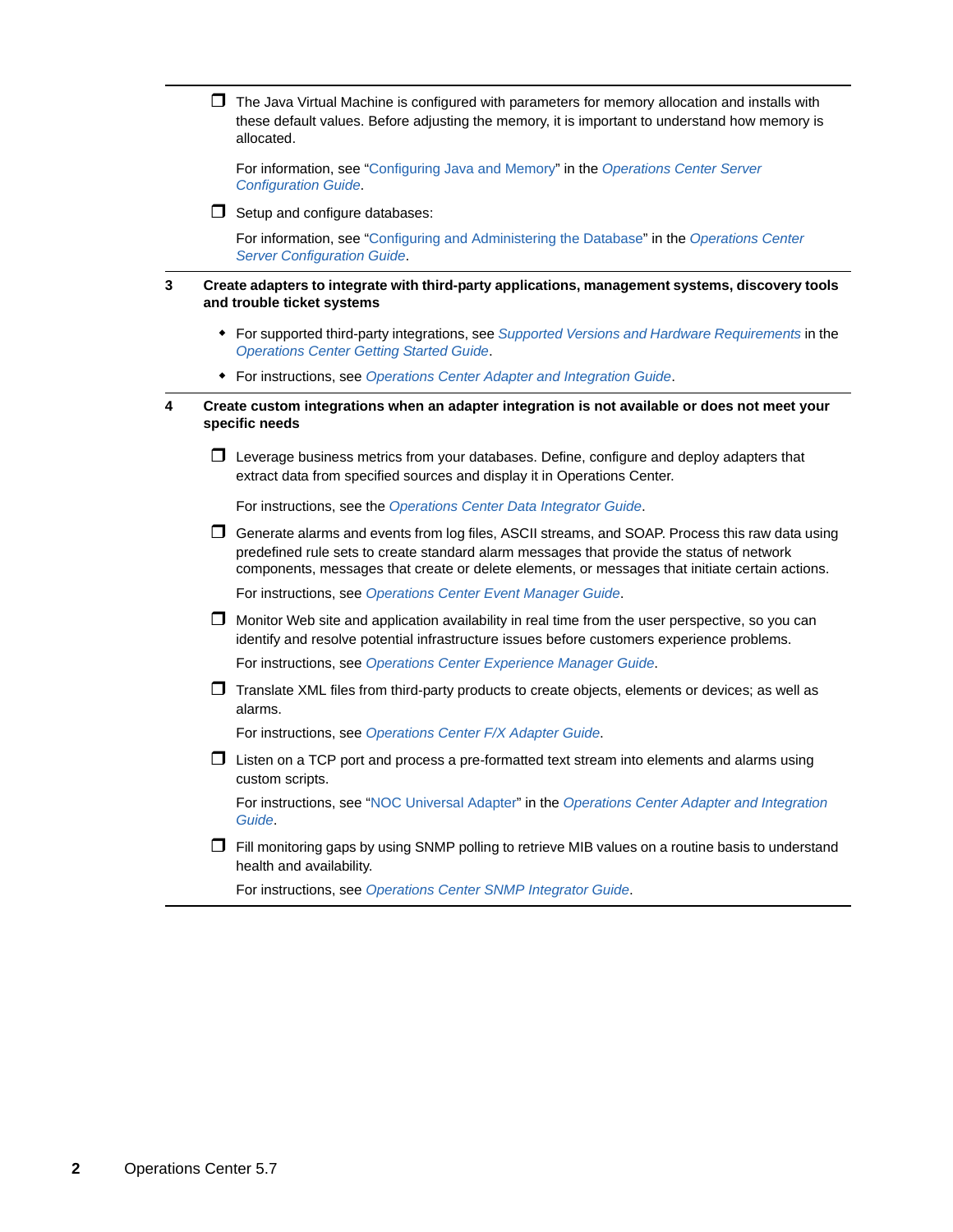#### **5 Customize your installation**

- $\Box$  Customize the display of monitored elements and alarms by doing any of the following:
	- Use a custom icon for a class of elements
	- Display simple uptime for element availability
	- Define custom operations for element and alarm menus
	- Configure suppression and acknowledgement on elements and alarms
	- Control the display of alarms by setting maximum alarms or limiting roll up
	- Define alarm filters for service model alarms

For instructions, see ["Customizing Monitored Elements and Alarms"](https://www.netiq.com/documentation/operations-center/pdfdoc/server_configuration/server_configuration.pdf#blcheaz) in the *[Operations Center](https://www.netiq.com/documentation/operations-center/pdfdoc/server_configuration/server_configuration.pdf#bookinfo)  Server Configuration Guide*.

 $\Box$  Capture, store, and display alarm history and historical performance information.

For instructions, see ["Time Categories, Calendars, and Schedules](https://www.netiq.com/documentation/operations-center/pdfdoc/server_configuration/server_configuration.pdf#timemanagement)" and ["Capturing Alarm and](https://www.netiq.com/documentation/operations-center/pdfdoc/server_configuration/server_configuration.pdf#alarmperformance)  Performance History" in the *[Operations Center Server Configuration Guide](https://www.netiq.com/documentation/operations-center/pdfdoc/server_configuration/server_configuration.pdf#bookinfo)*.

### **6 Build element hierarchies that model your business**

 $\Box$  Manually add elements to define attributes and relationships of enterprise resources using the Service Models element hierarchy. Enterprise resources can include any component or aspect of a business units, such as IT infrastructure components, personnel, or events and transactions.

For instructions, see ["Creating Service Models in the Operations Center Console"](https://www.netiq.com/documentation/operations-center/pdfdoc/service_modeling/service_modeling.pdf#bl8zwtm) in the *[Operations Center Service Modeling Guide](https://www.netiq.com/documentation/operations-center/pdfdoc/service_modeling/service_modeling.pdf#bookinfo)*.

- $\Box$  Dynamically generate new element hierarchies from varied data sources that can:
	- Automatically discover dependencies and identifies scheduled and unscheduled changes
	- Integrate the mapping of element relationships across an enterprise
	- Integrate asset, configuration, and change sources into one business view

For instructions, see ["Introduction to the Service Configuration Manager \(SCM\)"](https://www.netiq.com/documentation/operations-center/pdfdoc/service_modeling/service_modeling.pdf#bscmintro) in the *[Operations](https://www.netiq.com/documentation/operations-center/pdfdoc/service_modeling/service_modeling.pdf#bookinfo)  Center Service Modeling Guide*.

#### **7 Visualize your data by creating drawings in the Layout view**

Layout drawings provide a visual analysis of critical relationships and conditions across multiple branches of an element hierarchy. Graphics are dynamically linked to element conditions and attributes, to automatically update when elements change.

For instructions, see the *[Operations Center Service Modeling Guide](https://www.netiq.com/documentation/operations-center/pdfdoc/service_modeling/service_modeling.pdf#bookinfo)*.

#### **8 Define Service Level Agreements to provide a specific standard of service to customers**

For instructions, see the *[Operations Center Service Level Agreement Guide](https://www.netiq.com/documentation/operations-center/pdfdoc/service_level_agreement/service_level_agreement.pdf#bookinfo)*.

#### **9 Configure the Dashboard to provide users with a personalized and portable view into the Operations Center server**

For instructions, see the *[Operations Center Dashboard Guide](https://www.netiq.com/documentation/operations-center/pdfdoc/dashboard/dashboard.pdf#bookinfo)*.

#### **10 Build a CMDB (Configuration Management Database) repository**

The CMDB becomes a more accurate representation of your actual IT infrastructure as everyone contribute data and share knowledge about configuration items (CIs). A CMDB can help your organization understand the relationships between these components and track their configuration.

For instructions, see the *[Operations Center Configuration Management System \(CMS\) Guide](https://www.netiq.com/documentation/operations-center/pdfdoc/cms/cms.pdf#bookinfo)* and *[Operations Center Version Tracking Guide](https://www.netiq.com/documentation/operations-center/pdfdoc/version_tracking/version_tracking.pdf#bookinfo)*.